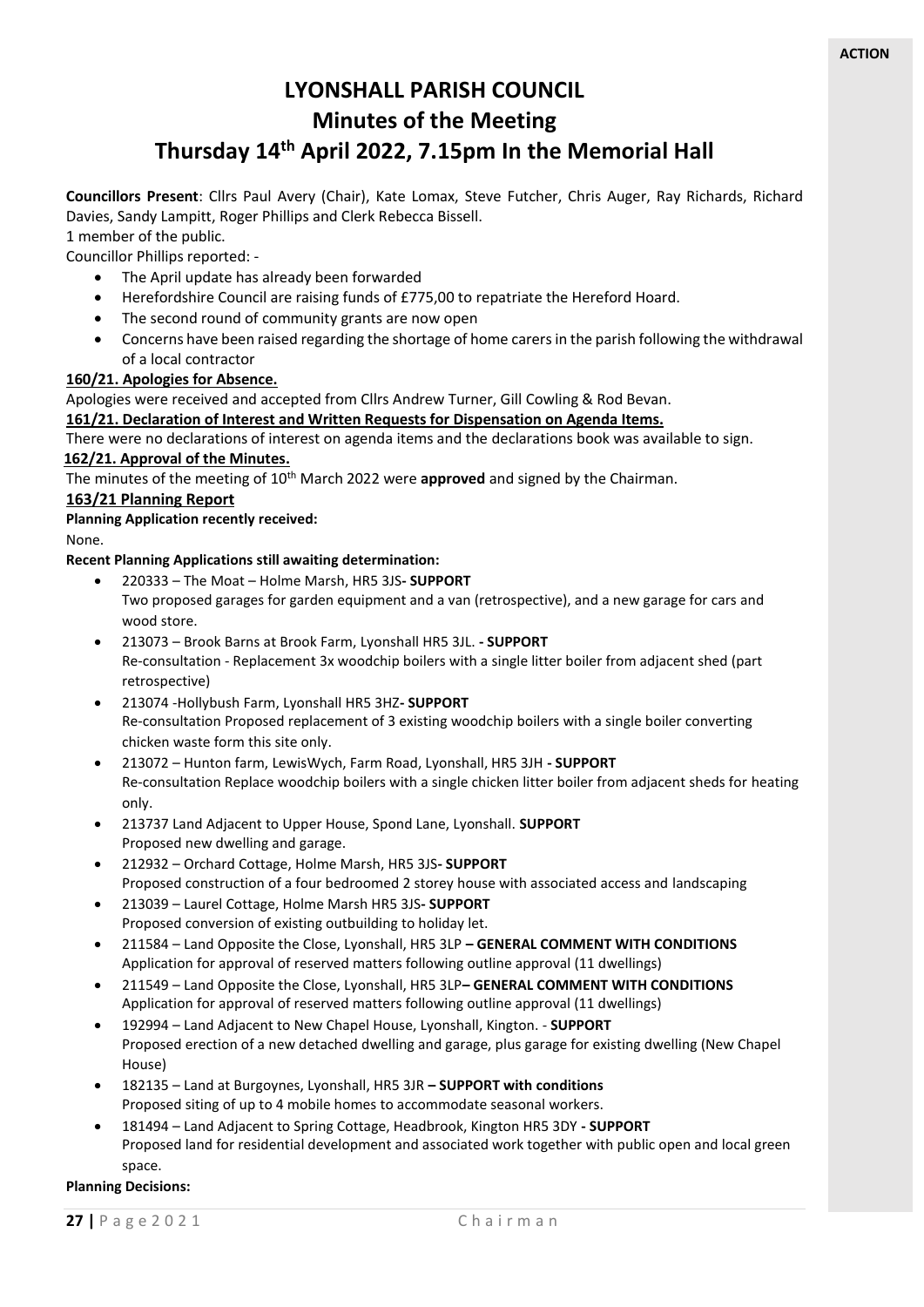

**166/21. Highway Matters** 

• The Clerk advised a follow up request had been made to meet with Balfour Beatty traffic managers to

• The clerk confirmed contact had been made with the Community Speed Watch team and they are awaiting data from the Safer Neighbour Team. When this is available, they will be able to determine

discuss options for a footway/chicane on the A480. No confirmed meeting at present.

R Bevan Refreshments for Public consultation | £35.55

the appropriate method for dealing with speed in the parish.

**167/21. White Lion Meadow Plan and Implementation.**